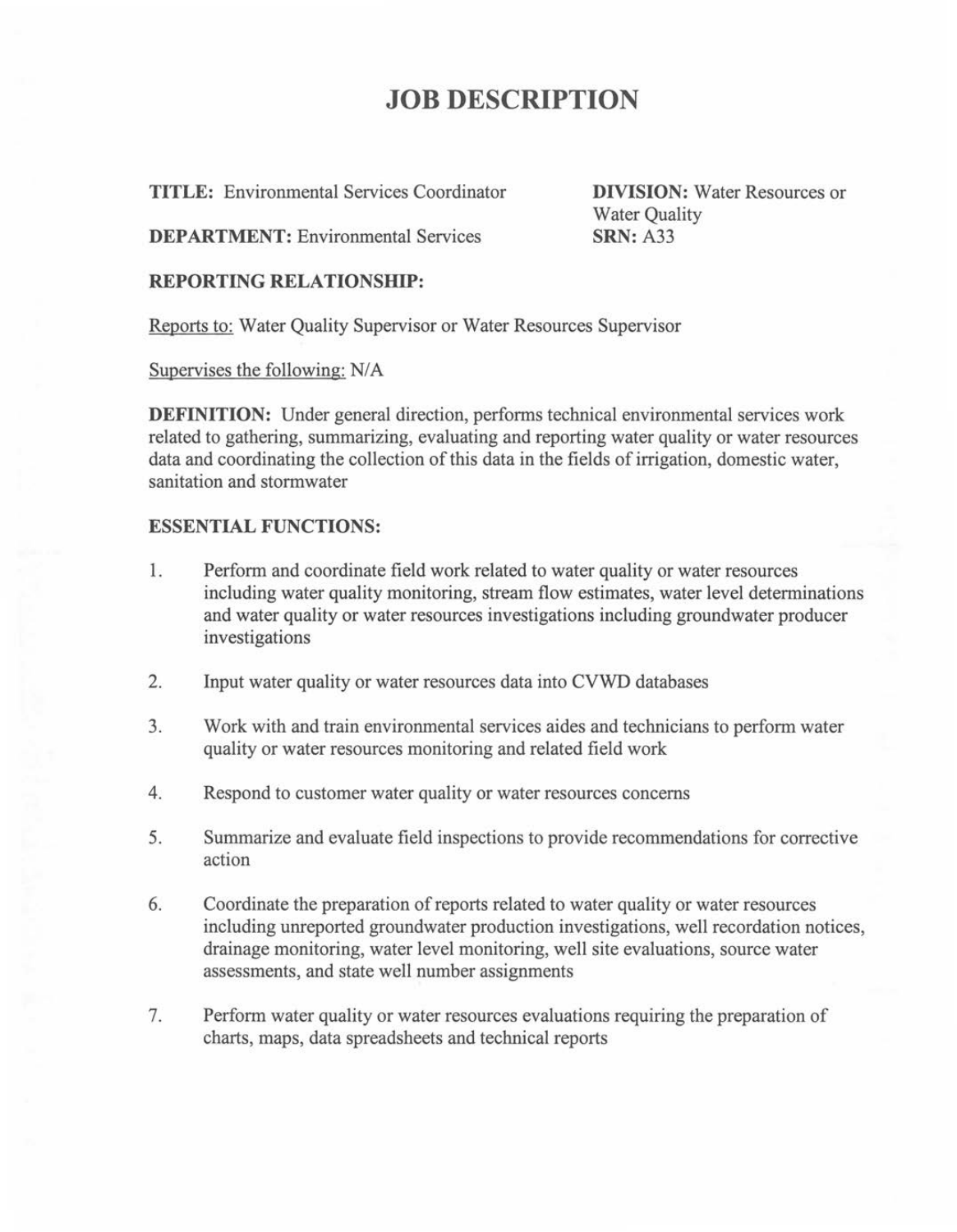# **JOB DESCRIPTION**

Environmental Services Coordinator Page 2

### **ESSENTIAL FUNCTIONS (Cont.):**

8. Perform research, water quality or water resources monitoring and data evaluations as needed to generate letters and reports in response to public requests for water quality or water resources information

## **MINIMUM QUALIFICATIONS:**

License or Certificate: Valid Vehicle Operator's License issued by the state Department of Motor Vehicles. Department of Motor Vehicles driving record may influence employment or classification.

Experience: Any combination of training and experience, which would likely provide the required knowledge and abilities, is qualifying. A typical way would be to have three years of experience as an environmental services technician working with water quality, water resources, laboratory and regulatory issues in an irrigation, domestic water, sanitation and stormwater or similar environment.

Education: Typically, the successful candidate will have completed significant college level coursework in biology, chemistry, engineering or environmental science. An Associate of Science Degree in Environmental Science, Chemistry, Biology or a related field from an accredited college or university is preferred.

#### Knowledge of:

- CVWD rules and regulations
- Location of CVWD facilities and how these facilities operate within systems
- Methods of collecting, preserving and documenting water quality samples
- Methods of water quality field measurements including field instrument calibration
- Methods of stream flow measurements and water level monitoring
- Computer program concepts, spreadsheets and databases as they relate to data management, record keeping and data evaluations
- Mapping and GIS
- General knowledge of the processes involved with irrigation, domestic water, sanitation and stormwater engineering
- Principles of aseptic technique, chemistry and chemical safety related to water quality testing
- Principles of statistics related to data summaries and evaluations
- Water quality standards, permits and environmental regulations related to the fields of irrigation, domestic water, sanitation and stormwater